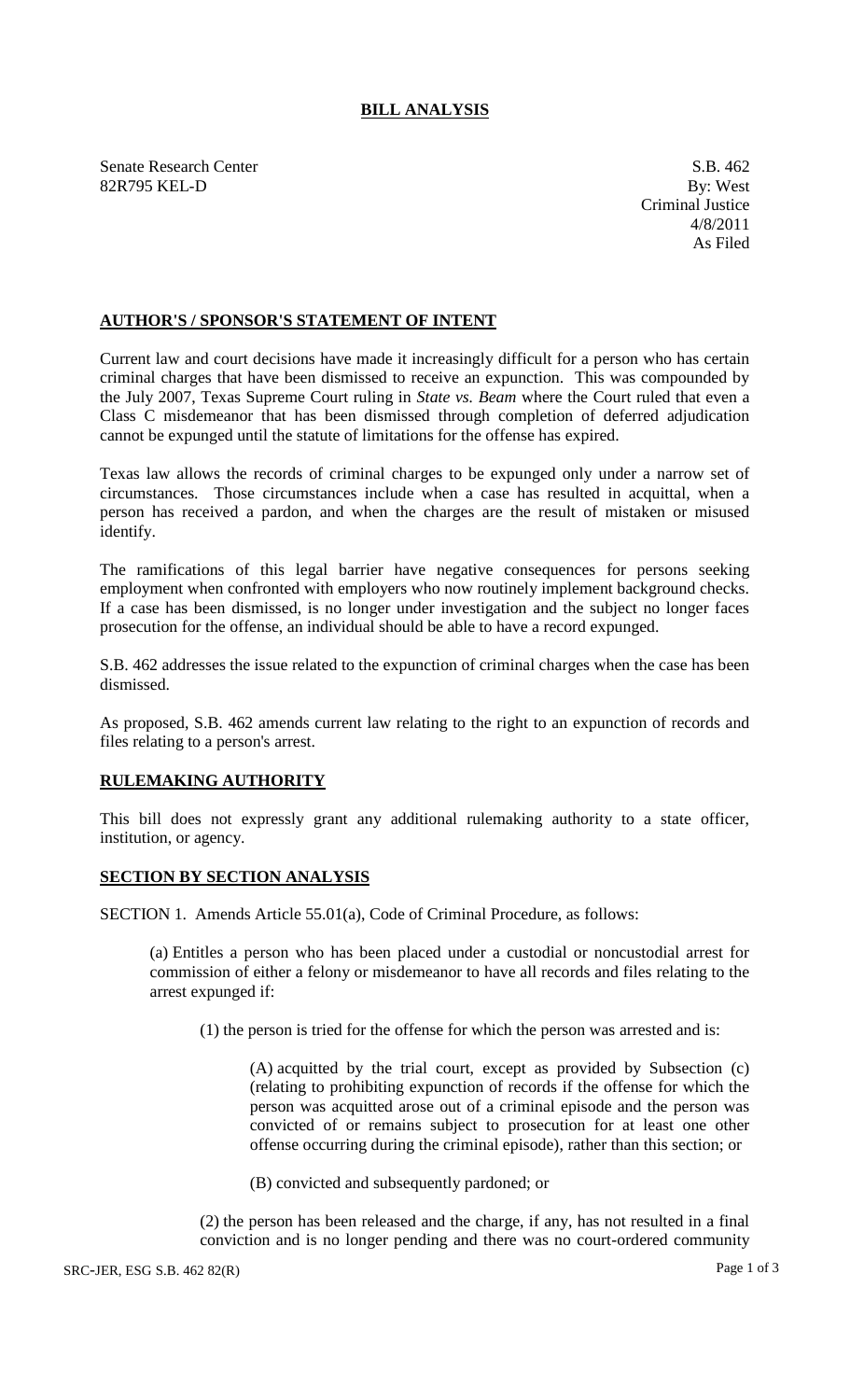supervision or deferred disposition under this code for any offense except for a Class C misdemeanor, provided that one of the following conditions exists, rather than requiring that each of the following conditions exist:

(A) an indictment, information, or complaint charging the person with the commission of a felony or misdemeanor arising out of the transaction for which the person was arrested:

> (i) has not been presented against the person at any time following the arrest, and at least 180 days have elapsed from the date of the arrest; or

> (ii) if presented at any time following the arrest, was dismissed or quashed, rather than for an offense arising out of the transaction for which the person was arrested or, if an indictment or information charging the person with commission of a felony was presented, the indictment or information has been dismissed or quashed, and:

> > (a) at least 180 days have elapsed from the date the indictment, information, or complaint was dismissed or quashed; and

> > (b) the court finds that the indictment, information, or complaint was dismissed or quashed because the person successfully completed a pretrial intervention program authorized under Section 76.011 (Pretrial Services), Government Code, because the person successfully completed a period of deferred disposition under Article 45.051 (Suspension of Sentence and Deferral of Final Disposition), because the presentment had been made because of mistake, false information, or other similar reason indicating absence of probable cause at the time of the dismissal to believe the person committed the offense, or because the indictment, information, or complaint was void; or

(B) prosecution of the person for the offense for which the person was arrested is no longer possible because the limitations period has expired.

Deletes existing text of Paragraph (A)(i) relating to the limitations period expiring before the date on which a petition for expunction was filed under Article 55.02 (Procedure For Expunction).

Deletes existing text of Paragraph (B) relating to the person having been released and the charge, if any, having not resulted in a final conviction and is no longer pending and there having been no court ordered community supervision under Article 42.12 (Community Supervision) for any offense other than a Class C misdemeanor.

Deletes existing text of Paragraph (C) relating to the person having not been convicted of a felony in the five years preceding the date of the arrest.

Makes nonsubstantive and conforming changes.

SECTION 2. Repealer: Article 55.01(a-1) (relating to a person's conviction of a felony in the five years preceding the date of the arrest not affecting the person's entitlement to expunction for purposes of an ex parte petition filed on behalf of the person by the director of the Department of Public Safety), Code of Criminal Procedure.